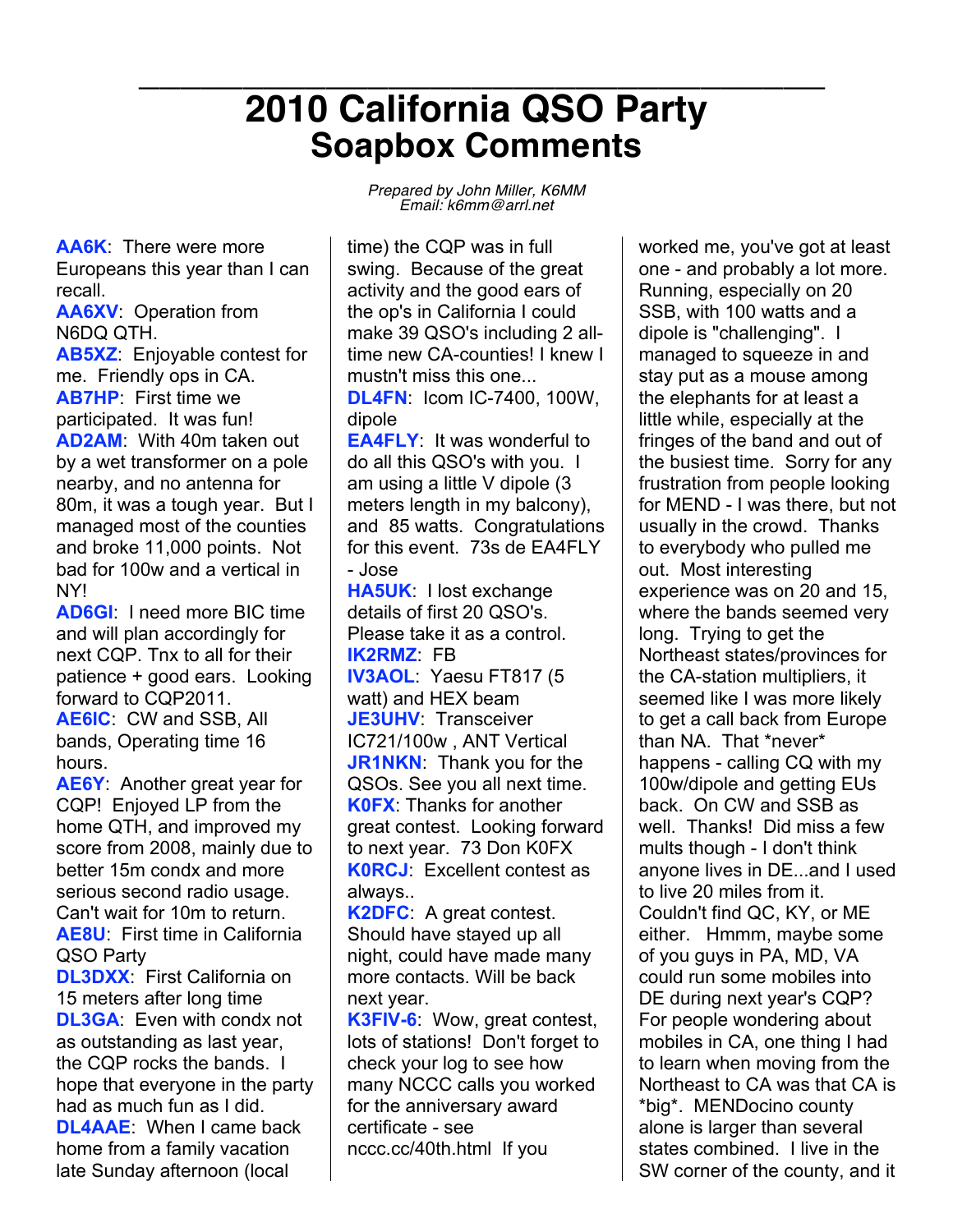is a five hour drive to the opposite corner. Those pesky mountains make it difficult driving too. In much of CA, running lots of counties in a mobile is a week's work, not hours. Propagation on 15 was highly variable. I'd hear a midwest station 59+, then when we did the exchange a few seconds later he (and I) were in the noise. Tried CQing several likely times on 10 to see if anyone was around but not a sound. Maybe next year. Rig is a Flex-3000, running 100 watts on all bands to a Carolina Windom at about 35 feet. N1MM did its normal great job, no problems. I loaded up the latest version about an hour before the start (I know I know, dumb thing to risk...) and turned on the "score reporter". It was interesting to see my score get updated at getscores.org as the contest progressed. Worked fine, no problems, thanks N1MM, K1TTT and crew! I did learn that I need some better kind of keyboard. It was too easy to hit the wrong keys especially with numbers. Hope I didn't QLF too many......QTH is in sight of the ocean about 100 miles north of San Francisco. CQP is interesting because all of the CA stations are pointing their beams away from me. So on 20 and 15, I usually can't hear any other CA stations - sorry if I landed on top of you, and for those of you who "stole" my frequency, I understand... There may be some QSOs logged by more than one station! Several times as I was working stations, the band changed and I could faintly hear another CA station

running on the same frequency. Hope everybody actually worked the station they thought they were working...Thanks everyone for coming to the party! 73 /Jack de K3FIV **K3TW-4**: "Greetings from my new QTH in Florida." **K4MWD**: Operating mobile in New York **K4WI**: missed Merc County! **K5ZD**: Only an hour of operation. Signals from CA were not very loud. **K6BEW**: Operation from Peddler Hill, Amador County. Antenna problem limited transmission to only 20 meter band. Heavy rain, thunder and lightening caused early termination of operation and departure from site. **K6BR**: Sorry we goofed on the time, the log is off by one hour but total hours worked is correct as you will see. **K6C**: Operating M/S again with AA1ON as a guest op. **K6DW**: Another great contest this year... **K6GEP**: Great band condix are turning CQP into a DX contest.

**K6H**: Where to start .. lost 40/80 antenna day of contest, so no op there.. amp keyer went south, so no amp .. had flu shot last week, had flu-like reaction ... phooey. Great activity on the bands .. cheers to the CQP team! Mark-AA6DX- Eureka. **K6KO**: KW

**K6NA**: That was great fun! My thanks to Glenn for the opportunity to pilot his awesome station. **K6ST**: Fun contest, got rained

out on hill top in SIER county so we were limited to hours of operation.

**K6TTT**: Calif county expedition outdoor operation at 8,000 ft. Curtailed by rain/thunder at 21:30z **K6TU**: This was my second serious effort at CQP. I learnt a lot from last year's running and spent the year in between upgrading the station and making the game plan. I'm very happy with the results! Conditions were good but I found 15m still a struggle and 10m was out for the count. Now for next year's plan! **K6TUJ**: Difficult wx & band conditions from this QTH. Still had fun. CU next year. **K6VAR**: This was my 2nd CQP. 2009: 100 QSO's (all SSB), 32 mults, 6368 points. 2010: 109 QSO's (24 CW, 85 SSB), 34 mults, 8228 points. FT-990, 40/20 inv vee. QTH small lot in suburbia infested with RF noise. I'm new at CW, so I used DM780 for receive but sent manually with a Bencher paddle. Despite the low rates, I still had fun making the contacts I could make. **K6VO**: The SOARA CQP group continued its annual tradition of operating Multisingle from K6NR's station in the California desert as K6VO. We had the usual amount of fun, but fought a bad local electrical noise all weekend. K6VO: There were thunderstorms in the area most of the weekend and we were off the air for an hour Saturday as one moved overhead. Last year we missed a multiplier for the first time ever - NT. I am pleased to report we made 7 NT contacts this year. Idaho was the rare one this year with only 3 QSOs.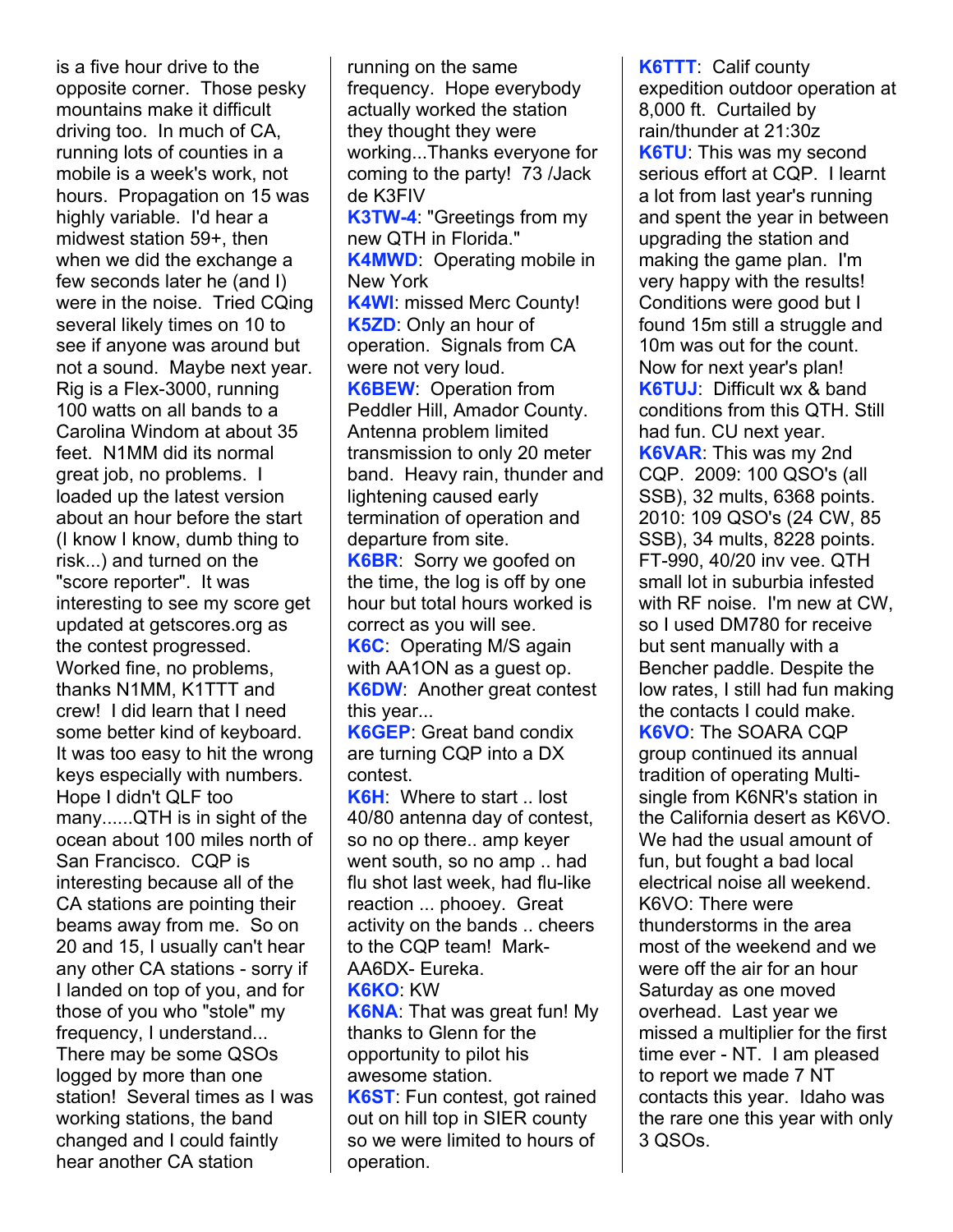Many thanks to everyone for the QSOs, especially the DX stations in Europe and elsewhere - we had a total of 182 DX QSOs. Thanks also to the province of Ontario for 117 QSOs, Texas for 114 and Pennsylvania for 102. 73, Dana - K6NR.Station: K3, AL1200: 1500W 160m inverted L, 80m vertical over 67 radials 40m 4 square, 20m 4L@60', 15m 5l@45', 10m 5l@48' **K7SV**: It's always such a treat to work CQP! Many thanks to NCCC for sponsoring it once again.

**K7ZD**: Off times: 10-02 1615z to 10-02 1844z, 10-02 1943z to 10-02 2311z, 10-03 0652z to 10-03 1523z

**K8MM**: I finally worked SFRA after missing it the last two years keeping me from a sweep. This year I got SFRA out of the way early and missed SHAS and GLEN for the sweep. Maybe I'll work a sweep one of these years. 73 - Ian, K8MM

**KA3DRR-6**: CQP is the best of the best and I enjoyed every minute. My first time logging Europeans on 20 and 15m that was a big hoot. I want to thank everyone in the log for helping make CQP the best of the best! 73.

**KB3UAU**: This is a school club, single operator, youth entry. The operator was kb3uau (a youth operator) operating on the grounds of Grove City College, using the K3GCC callsign. All QSOs were made from Madera County, Calif.

**KB9YGD**: Tu all fer fb caqp agn this yr es cu nxt yr de kb9ygd

**KC4MYV**: Will have to mark the calendar for next year and buy energy drinks so I can work this and work sat night on the job enjoyed it **KC4YBO**: FUN contest. Will keep looking for the other 16 counties. **KD0AKN**: Wish I had more time, was fun **KE5BUS**: My Grandson (nonham 11yrs old) Stephen Pendolf-Armstrong enjoyed making contacts with me **KE6K**: Put up a new G5RV at 40 feet Friday evening. Worked really great. It's the best antenna installation I've been able to put up in my 47 years of operating. Neighbors showed up Saturday not happy. But it worked great for the contest.

**KE7DX**: Only missed 4 counties this year. Thanks to the County Expeditions! Did better than last year! It's hard from the state next door when all of CA is on 20m & up! Weather Meteorologists claimed end of Monsoon season days ago, so it had to rain & lightning! Fun as always! Good warmup for the Arizona QSO Party coming up next weekend! Join us! http://www.azqsoparty.org **KE9EX**: CQP gave me a chance to test out my new-tome transceiver. Also, learned a lot about the wrong way to make Cabrillo files. Thanks to all.

**KG6YPH**: Part of K6WC **KI6BEN**: Operating From Area 52, on the Vargas Cattle Ranch, in Fremont, CA **KI6TID**: Age: 45 **KI6UAP**: Youth, County **Expedition KJ4AOM**: Great contest as always! **KN4Y**: Unknowingly I got

schedule for a trip out ot town,

I went screaming and yelling. But I was able to get back to the shack for the last five hours of the CQP. So I did not miss all the fun. I did only CW and there were plenty of stations likewise. I had a ball on 15-meters.

**N0AC**: I was operating from my Colorado Rocky Mountain cabin. Nice signal between here and W6-land.

**N0RPI**: Had a great time, going to have to work a little harder next year for that bottle of wine. 73's Dennis **N1NN**: My 6th CQP **N3UM**: My third CQP (previously '06 and '09). This year, my best score ever: much better than in '09, when like this year I operated CW only, and slightly better than '06, when I did both phone and CW. I like the CQP: Plenty of activity, good ops, an excellent warmup for the upcoming contest season. I noticed that this year there were many fewer CA mobiles than in '06 or '09: I only found one or two on CW. I also noticed that of the 6 CA counties I missed this year, I also missed 4 of those in 2009: BUTT, MARP, SJOA, and SISK. Would be great to hear CW from those counties in 2011! Key to my higher score this year was finding 15 meters open Sun. afternoon: 1745-1900Z, and again after a break for chores, 2020-2100. A surprise: SFL was only 81, and propagation software said NO hope for opening to CA. When the computer and the band disagree, trust the band. Made 61 QSOs and 2 new counties on 15 m., at a time when I had worked everyone I heard on 20 m. I could have worked more CA stations on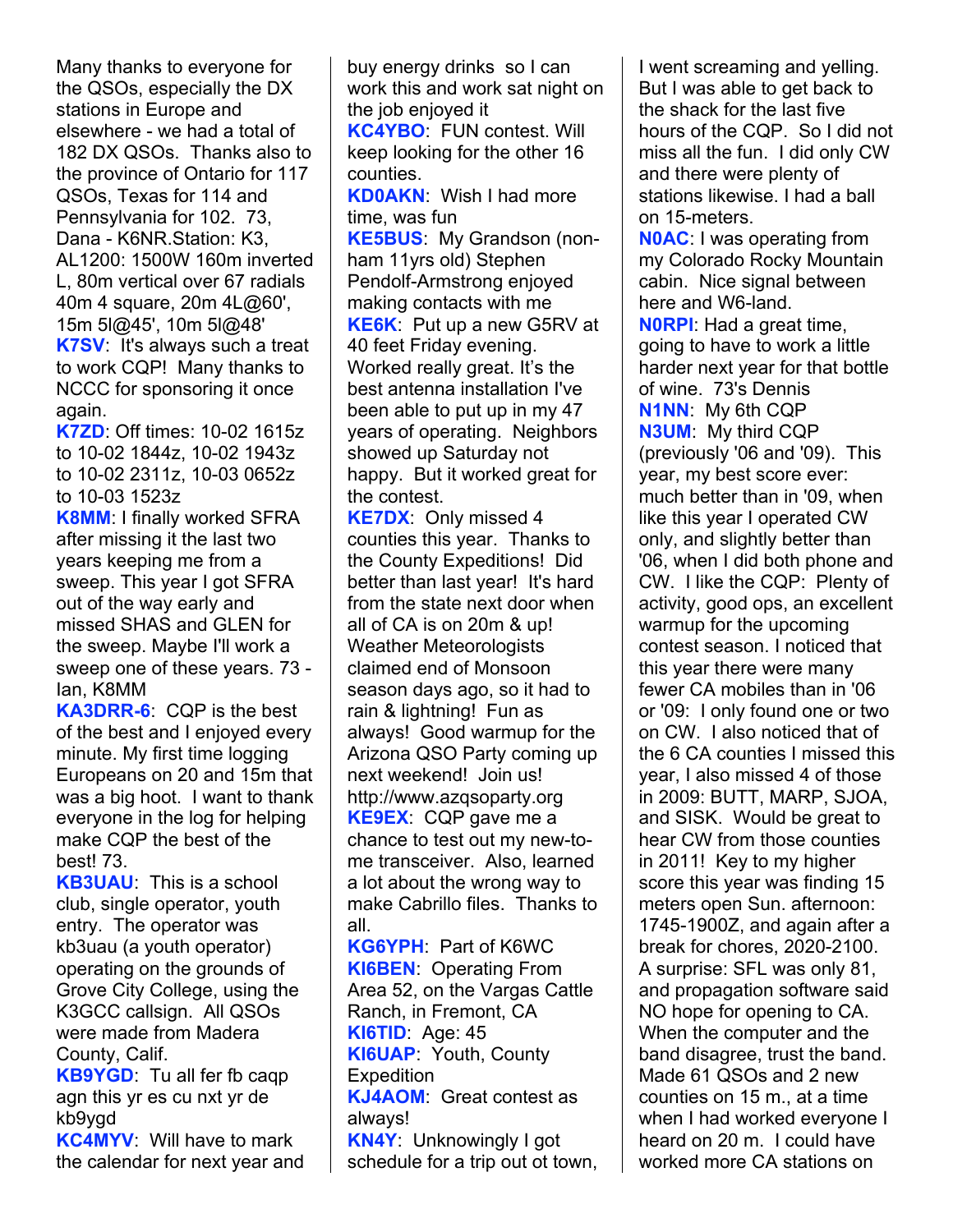40 m. and maybe some on 80 m., except that I had to QRT about 0240Z so I could get up early Sun. to spend the morning at a local hamfest, while most W6 ops were still asleep. Still, got 59 QSOs and 1 new county on 40. **N4PN**: Big time Fun. Lots of

stations…not many mobiles but Fixed/Portable stations everywhere…all counties covered.

**N5JB**: Another great fun contest. Had a short 15M opening. That was nice. Generally pretty good conditions too.

**N5NK**: My first time to play this game. I've really got to get a better antenna! Thanks for running a really nice contest

**N5PO**: Never heard from 7 CA counties...but still enjoyed the contest very much. Look forward to next year

**N6DQ-Trinity**: **K6WX**: Nice opening to EU on 20. Trinity very radio quiet, wanted QRO to reach the weak ones. Hope everyone got TRIN in their log. **N6DQ**: Missed ID and SD. Where was SFRA and YOLO? **K6YRU**: Enjoyed my first BIC activating Trinity-

**N6DQ**: I've become a contest junkie!

**N6DW**: Maybe I should list multi-op. Murphy was the guest op this weekend . . . . all weekend. I apologize if any inappropriate language escaped my vox.

**N6EE**: I posted to the Packet Cluster, but did not use any packet spots. Guess that still classifies me as Multi-Single? **N6ER**: NOTE: I worked N6HC on 15 SSB and gave him #111, but did not log him.

I just wanted to make sure Arnie got credit for this. **N6HE**: Holy Cow! GREAT participation!!!! **N6MI**: Operation from N6MI contest van (picture at n6mi.com) near Ibex Pass. **N6MW**: For my contacts # 425 through 434, at least for some, my software sent serial # 1 (incorrectly) before I caught the problem. Kindly do not penalize the recipients for odd serial #s.

**N6NO**: Lot of work to set up expedition to Placer County. Everything worked well technically, but nevertheless Murphy just had to show up. Had to QRT in first half hour for personal reasons. **N6RV**: Just spent a few hours horsing around! **N6TV**: Finally worked a Sweep on CW, a first I think. Thanks to KK7X in Idaho for giving me no. 11 in the last 40 minutes of the contest. Conditions seemed better than last year, but I made almost the same no. QSOs. **N6XT**: I would like to personally thank N6MUF and WA3IHV for operating with me. Thanks to all those who participated this year. **N6YEU**: This was a single op, low power "Field Day Style" County expedition to Del Norte. N3FJP does not like DX it fills in the country instead. I will submit and change the info after the reject QSOs come back. Thanks, Fred

**N7EIE**: Great contest, as per normal. I enjoy it every year! I can't believe I made more contacts on 40 meters than I did on 20 meters. CU next year!

**N8DEZ**: First CQP. 100w + dipole. Lots of fun. TNX! **ND0C**: 20 was good on Saturday but rough on Sunday. Skip was really too long for me, but good for the Europeans and the East Coast. 80 and 40 were pretty decent, given my power level and mediocre antennas. 15 was very disappointing - no real opening here, but I could hear CA stations working the East Coast. Never did hear a San Francisco or Merced station. I would have liked to duplicate last year's sweep, but it was not to be. **ND3R**: Great contest. 15

meters was great from here. Hope 10 is as good next year. **NG7Z**: Another great CQP is history. Unfortunately, 15M was not productive at all. 20M was great into the south part of CA but not so much north of SF. Great ops and great participation makes this QSO party well worth the effort. **NO8C**: Thanks!

**NQ2W**: Cool party...thanks for hearing my QRP signal. Hope to CU next year. Will, NQ2W **NV9X**: Had fun. Lots of participation.

**NY6I**: We set up our operation in a Prune Orchard west of Winters. The WX was perfect and the trees provided excellent supports to use as tie downs for the antennas and operating tent. We not only provided an opportunity for all to work Yolo County, we really enjoyed the outdoor surroundings with the wild life, plums, walnuts and tomatoes to munch on as we took turns at the radio. I don't know where NY6I will set up next year, but we'll continue to improve our antenna array,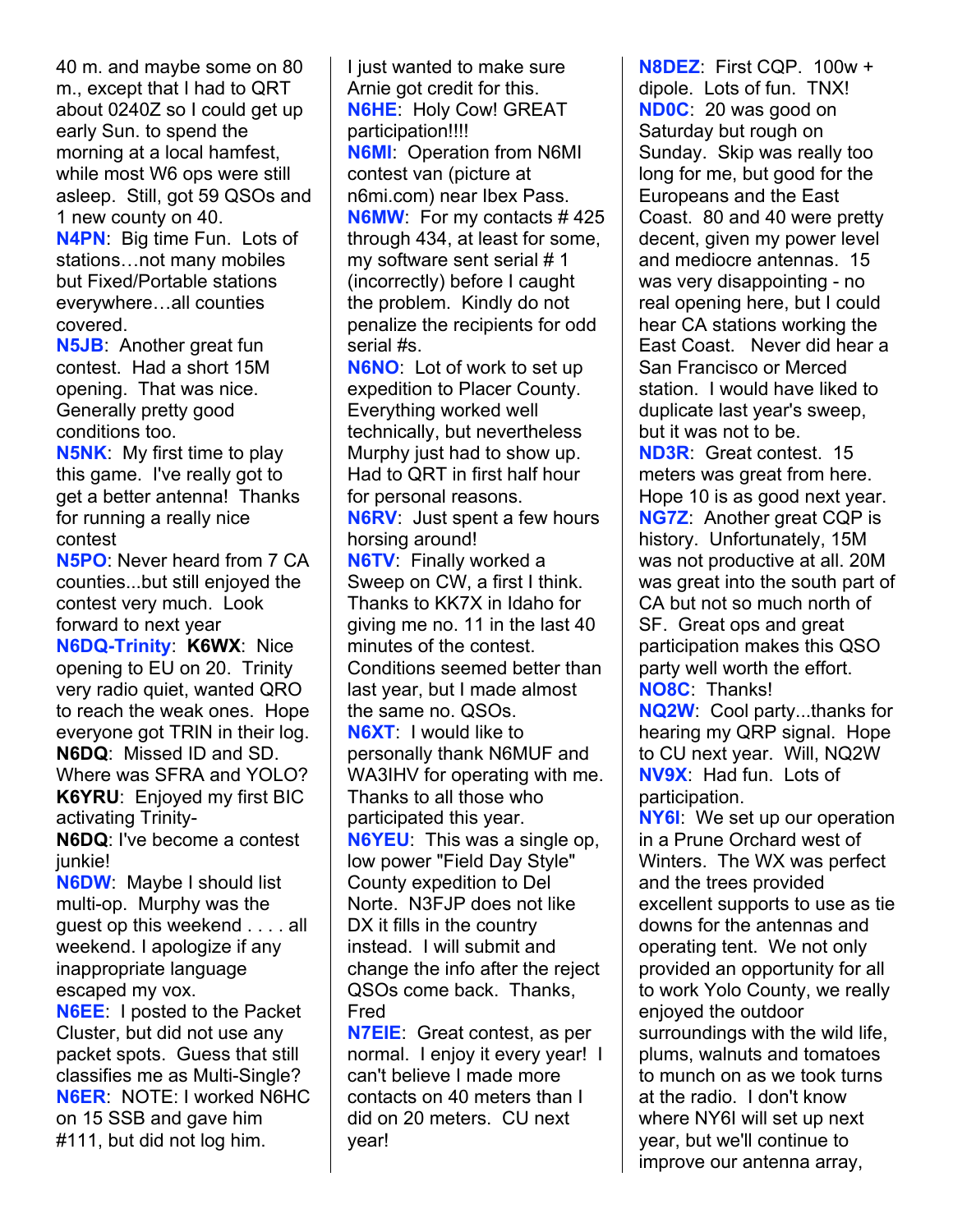site location, and "exotic" location. HI HI!

**NZ6Q**: A blind guy and a onearmed guy on a mountain top for three days with a bunch of high voltage radio equipment... what could happen??? A lot of fun!

**PA2REH**: Cu all next time. 73 de Eric - pa2reh

**PA3ARM**: Focusing on getting my last 3 counties in CA for USA-CA; no new one since 2003...wkd SBEN and TUOL !; now need SISK yet. Excellent condx!

**UA3VVB**: 73 de Alexei U **VE3BK**: Just a few contacts for fun.

**VE3CV**: First time entry and what a blast. Still, had to squeeze in a few hours during XYL's 23rd wedding anniversary weekend plans! Finally a good workout on 15m with new hexbeam. Thanks for all the Qs and will be back next year...sorry XYL! **VE3HG**: QRP with FlexRadio 1500. Read my comments at www.ve3hg.wordpress.com **VE5BCS**: My best score but no sfan or lake I missed the sweep by 2. The sd worker well I hope all is ok **VE6VS**: 20 & 40 was hot, however family has not quite got a grasp on "I need 12 more counties"

**VU2PTT**: After a lot of listening and searching found only one station. Hope better conditions prevail next time. 400 watts to C3S at 60 feet. **W0ETT**: Nice to hear so many familiar CA callsigns in the CQP. Good activation of counties in the test, tho I did miss 8. I worked mostly home stations but only 2 mobiles that I could tell, K6AQL being the

most active. 73 Ken, W0ETT Parker, CO

**W1END**: There is always lots of activity in CA. Thanks to all. **W1WIU**: I missed last year's contest due to family illness . As expected 20 and 40 meters were the workhorse bands from RI. Made some Q's on 15M activity on both SSB and CW Sat. until about 2200Z. Missed "only" 10 counties this year Hi Hi. Hope to see you again next year !

**W2CVW**: Paper log converted to electronic log by W6OAT. W2CVW's age = 74 Cover sheet indicates \$2 enclosed for results, but no cash attached to log.

**W2UDT**: Only was able to get on Sunday. Both 15m and 20m were the bands. Just too bad I was not able to get on Saturday! Well, maybe next year. Lots of CA activity and I'm sure all the CA counties were on. Only just judging by what I worked on Sunday. CU next year and thanks for another great effort by everyone! 73, W2UDT **W4AWF**: Had a lot of fun working the contest on a more or less casual basis. CA QSO Party, been there, done that, got the T-Shirt. No really I did, I ordered two T-Shirts! **W4PGM**: Note from N6DE: this should be a check log. Station did not copy exchange. I put #1 for all QSOs. Station's logger Ham Radio Deluxe filled in county from QRZ.com. **W4UCZ**: Thanks for the fun party.

**W5ESE**: What a great contest! Thanks for sponsoring it! **W5ZL**: Having just worked the

Texas QSO Party last week in the K5NA rover

I worked CQP quite casually catch as catch can. Really set out to try to sweep all the counties, but ultimately missed several. Maybe next year! Thanks to all. Loads of fun. **W6DCC**: Great contest - as always. Thanks

**W6M**: Another year to be on the wanted end of the contact. Better conditions for state contacts but county contacts was weaker with not much of a signal going up and down the state from out location. Already looking forward to next

year.

**W6ML**: County Expedition to Mono County,

http://www.vistasierra.com/w6 ml/cqp2010.htm

**W6OT**: Limited time on with limited antennas, but still had a great time

**W6RFU**: Multi Single School Club operation. Many of our usual ops were out of town during the contest weekend. Good work by Mike K6QD and Jon KG6K to hold up our commitment to provide SBAR for CQP 2010.

**W8KNO**: Had a good time even though my 160 & 80 meter dipoles came down when it got dark. I do not climb in the dark, even for the CQP.

**W9QL**: Scored better than last year, with more Q's but the same amount of multipliers. Missed 6 counties working SSB only. Some good openings on 15, which I usually don't see from here. Thanks for a fun contest. Hope to see you again next time. **WA0AVL**: Bad WX lost reflector from KT-34XA in Hvy Light show storm net'd 56 mults missed SF and YOLO. Thanx for all the hard work